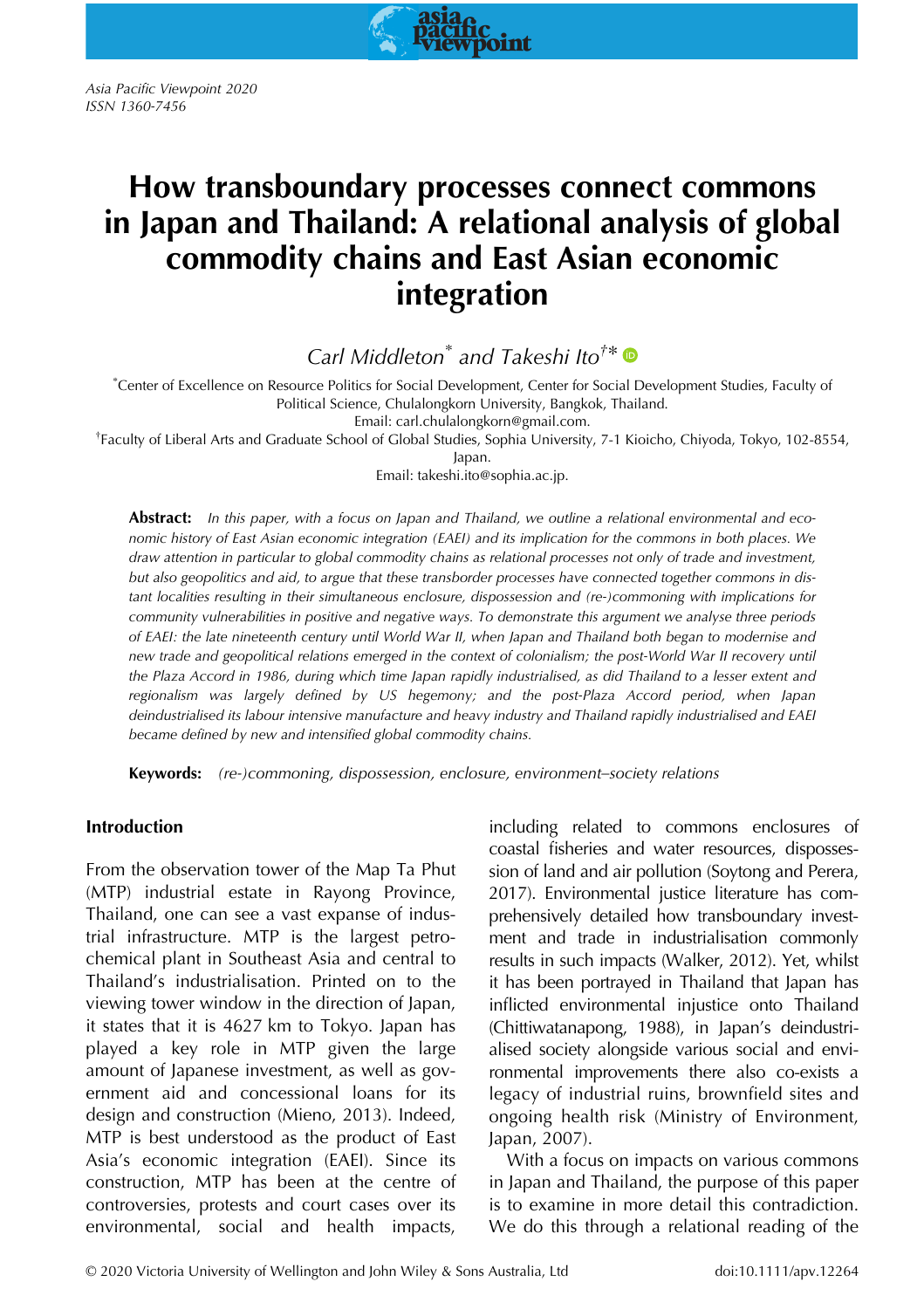environmental and economic history of EAEI, whereby distant places and their 'local' environment–society relations have become entwined and reworked through the various transboundary processes of EAEI. These processes include not only trade and investment, but also geopolitics and aid and are in essence the dynamics of capitalist development that establish global commodity chains<sup>1</sup> (GCCs). Overall, we argue that the multiple local commons enclosures and recommoning in Japan and Thailand that have taken place at different temporal points over the history of EAEI and have impacted people's vulnerability in positive and negative ways should be understood as relationally connected together rather than as the outcomes only of external actors and processes acting upon localities. In essence, they may be understood as transboundary-connected commons that are subject to multi-scaled hybrid forms of governance (Miller et al., 2019).

In the next section we conceptualise our approach towards identifying transboundary connections between commons in distant places. In the following sections, we empirically demonstrate the argument by dividing the history of EAEI into three periods: the late nineteenth century until World War II (WWII); from post-WWII to the signing of the Plaza Accord; and the post-Plaza Accord period. Our analytical strategy for each period entails: (i) outlining the narrative of conventional EAEI, including how its practices and institutionalisation have been shaped by geopolitics, domestic politics in Japan and Thailand, flows of trade and investment via GCCs and aid; (ii) a more detailed examination of domestic dynamics in Japan and Thailand through a relational lens, which examines how each country has shaped practices and politics in the other, with particular attention to processes of commodification (commons enclosure; resource dispossession) and recommoning and the role of the 'development state,' private actors and communities; and (iii) reconsidering of EAEI through a relational lens that draws out how environment–society relations are connected between distant localities. The paper is based on an extensive critical reading of literature in political ecology, teleconnections, world ecology and environmental history and EAEI in Japan and Thailand. Our analysis is also influenced by recent and ongoing fieldwork in Thailand and Japan on a relational approach to EAEI, including at industrial sites in Thailand in peri-urban Bangkok (Bang Kasii in 2017); Map Ta Phut (2017– present) and Ayuthaya (2019); and in Japan in Ashio copper mine (2019–present) and Watarase  $(2017–present).<sup>2</sup>$ 

## Conceptualising transboundary connections between commons in distant places

A rapidly growing body of literature has emphasised how global processes 'teleconnect' together people, societies and ecosystems and that placebased vulnerabilities are interdependent on one another at multiple spatial and temporal scales (e.g. Adger et al., 2009; Liu et al., 2013). They have emphasised a range of co-produced processes that increase interdependence, including: economic processes such as the structure of GCCs and deepening economic market linkages; associated flows of resources, including primary commodities, manufactured goods and embodied resources such as 'virtual water'; geopolitical processes, including the role of regional institutions, diplomatic activity and aid; movement of people; flows of information and knowledge; and physical and biological environmental processes, such as climate and large-scaled ecosystems. In this paper, we adopt a critical reading of the teleconnection literature, following Robbins (2014) who emphasises the relational nature of risk and the production of vulnerability along chains of accumulation and the inequalities and injustices associated with these.

Economic processes deserve particular consideration in understanding how local places become connected together. Here, researchers have paid growing attention to the GCCs defined as 'the nexus of interconnected functions, operations and transactions through which a specific product or service is produced, distributed and consumed' (Coe et al., 2008: 272). The framework of GCCs is useful for capturing the process of sequential transformation in which each production stages adds value in the process of the production of goods or services, forming networks of interconnected nodes and links extended spatially across national boundaries. Thus, the analytical focus tends to be interfirm relations and how lead firms organise stages of value creation in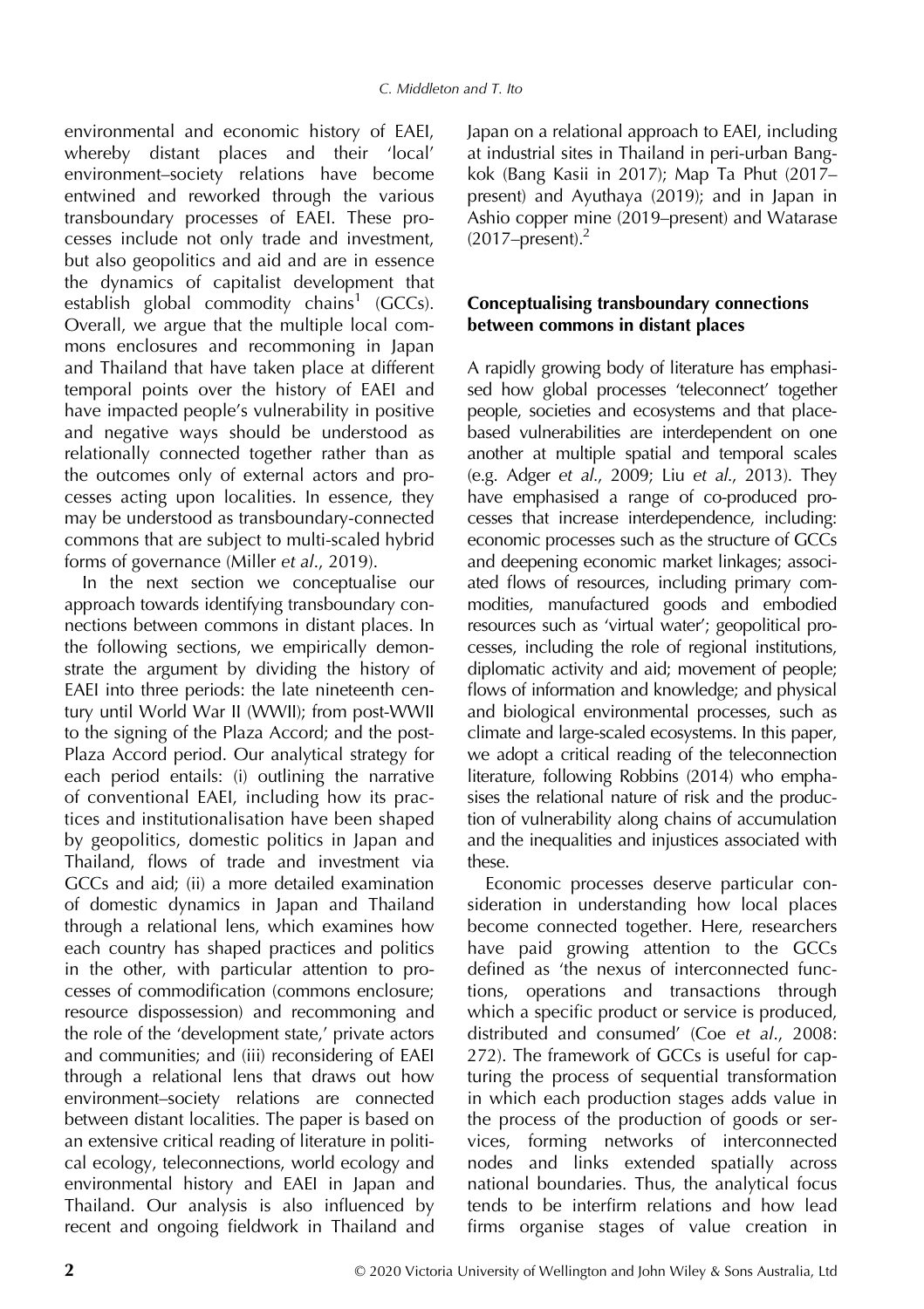hierarchies through their control of capital, technology and knowledge. Of relevance to our analysis, however, is how flows of capital (investment) and resources (trade) along GCCs, as well its governance and political structures, connect distant locations of production and consumption and simultaneously rework environment–society relations.

Production, exchange and consumption of commodities between places are said to create a win–win relationship for all by allocating and using resources for production efficiently based on the principle of comparative advantage. Yet, it is through the division of labour in capitalist production and the separation of places of production and consumption that GCCs sustain uneven patterns of resource and labour exploitation, vulnerabilities and consumption. Lamb et al. (2019), for example, have demonstrated how in the case of sand mining and trade for construction, GCCs connect vulnerabilities at points of production and consumption (also Robbins, 2014). Their work seeks to 'reveal how value produced in one filed can effectively overlook and sometimes undermine value in another' (Lamb et al., 2019: 2), revealing how simultaneously one group can accumulate whilst another experiences degradation (also Huber, 2017). Meanwhile, Tsing (2004) emphasises how globalisation and the creation of its GCCs should not be viewed in the abstract, but rather that all along the GCCs friction emerges as significant work is required to create and maintain them given that local circumstances must be reworked to ensure compatibility of practices between locations along the GCC.

Another aspect of the GCC relationship relates to ecological flows. Through the economic relations developed under GCC trade, importing countries can reduce domestic pressures on land and water by offshoring production to exporting countries (Urry, 2014). As environmental economists Muradian and Martinez-Alier (2001) put it, 'If one conceives international flows of cheap primary products (or environment-intensive products in general) as 'ecological flows', that is as environmentalcost shifting from the importing to the exporting country, then freer trade can promote increasing environmental-load displacement from the importing to the exporting country'. In this view, trade through GCCs

creates an uneven distribution of environmental degradation between importing and exporting countries. This line of analysis has also been developed in the concept of ecologically unequal exchange (EUE), which is grounded in world systems theory and highlights structures of social and environmental inequality between the countries of the North and South (Scott Frey et al., 2019), as well as Dauvergne's concept of shadow ecology that revealed how resource management in Southeast Asia was influenced via trade, investment and aid as Japan's resource demand grew (Dauvergne, 1997).

We agree with the critiques put forward by Robbins (2014), Lamb et al. (2019), Muradian and Martinez-Alier (2001) and other others that demonstrate the GCC framework presents a too simplified understanding of the relationship between economic nodes. In this paper, we want to draw attention to an underappreciated implication, namely how relational processes of the reworking of environment–society relations unfold. The expansion of capitalist relations into uncapitalised environments via GCCs represents the complex process of turning the environment into commodities as an integral part of value creation (e.g. Prudham, 2009). This commodification is a complex process of reworking social relations, including its institutions and formal and informal governance arrangements and holds implications for the commons that may be either maintained or enclosed. Indeed, for Moore (2015) and his conceptualisation of world ecology, capitalism is a way of organising nature and nature in society relations. Of relevance to our argument, 'capitalism in nature' emerges as a network of global processes that connects localities.

In this paper, then, rather than view GCCs as merely connecting nodes of economic production, we emphasise how GCCs relationally connect localities and rework simultaneously environment–society relations in both places through its transborder process. Taking Japan and Thailand as connected case studies, mediated by the economic and geopolitical processes of EAEI, we detail how in localities of extraction and production commons have often been commodified and enclosed and private smallholdings dispossessed, whilst simultaneously in localities of consumption, re-commoning processes may occur if GCCs lessen existing pressures on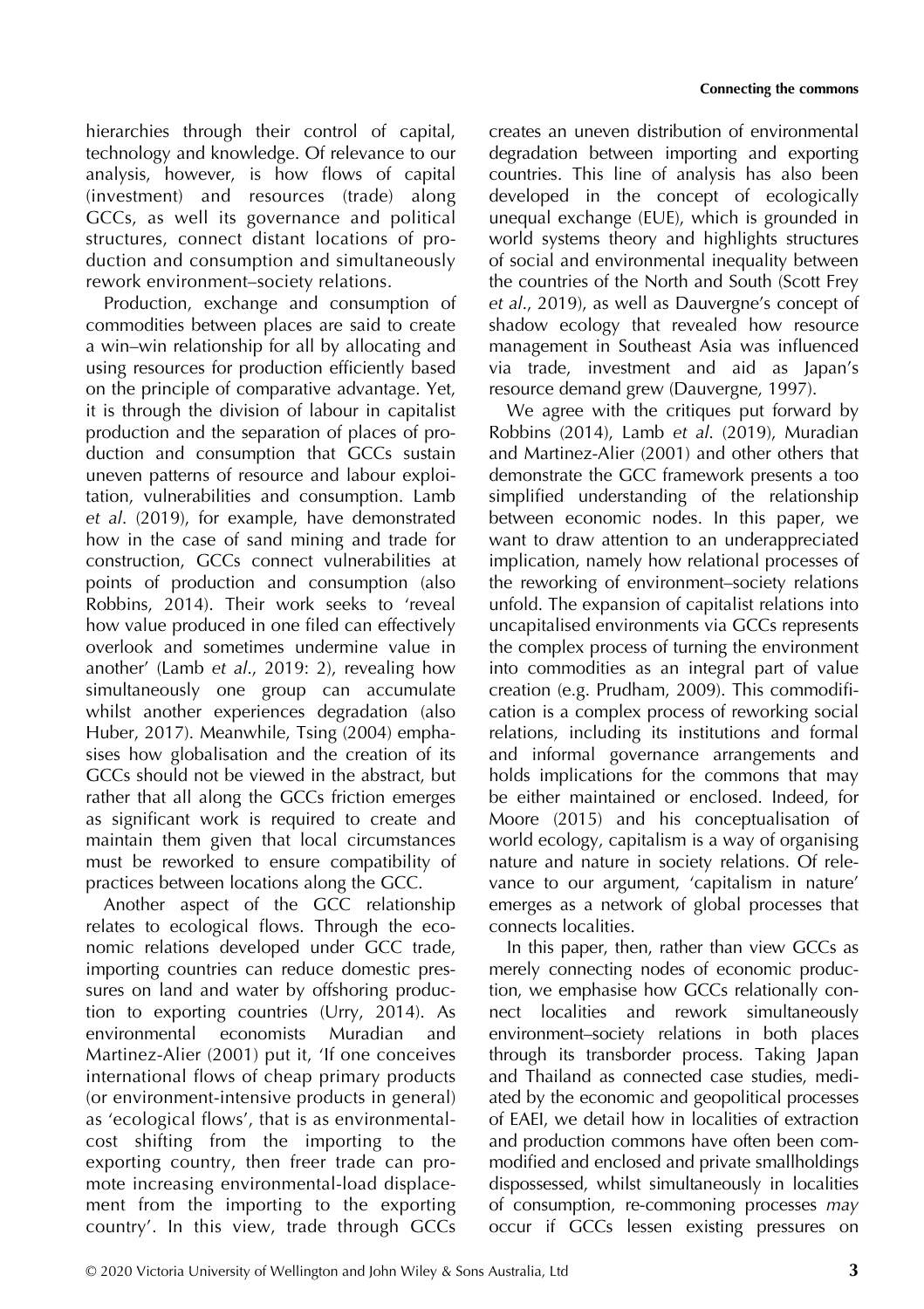extractive or production activities.<sup>3</sup> Drawing on Miller (2019), GCCs and associated transborder processes of EAEI connect, border and (re)order (b/order) commons in particular places, increasingly through hybrid governance arrangements (Miller et al., 2019). Of interest to us, as stated by Miller (2019), are 'the processes of (re)ordering, parceling, fragmenting and enclosing resources, revenues and labour that shape (re)distributive inclusions and exclusions. In everyday practice, b/ordering privileges the relationship between human interests internal to political boundaries and the external balancing of mutual (geo)political interests'. Whilst Miller (Miller, 2019) examines in particular how processes of commoning and b/ordering co-produce each other, we seek to extend this perspective to consider how b/ordering occurs relationally between transborder localities connected through transboundary processes including processes of hybrid governance.<sup>4</sup>

We now turn to discuss the economic and environmental history of the three periods of EAEI through a relational lens to draw out how local commons in Thailand and Japan have become connected together through these transboundary processes.

## EAEI from the late nineteenth century until World War II

Whilst there has been a history of mercantilist trade in East Asia since at least the sixteenth century, between the mid-seventeenth century until the mid-nineteenth century Thailand and Japan largely held isolationist policies (Ishii and Yoshikawa, 1987: 96–107). In the 1850s, both countries, whilst not formally colonised, were forced to open their economies to western interests following the Bowring Treaty between Britain and Thailand and the Harris Treaty between the US and Japan. Under these and similar treaties with other western countries, Japan and Thailand exported primary products and imported the West's manufactured goods.

It was during this period that Japan and Thailand initiated modernisation policies, but on dramatically different paths. Japan, after the Meiji Restoration of 1868, sought to build a modern country through fukoku kyohei (a prosperous country and strong military), which emphasised the role of the state in both

infrastructure and industrialisation (Shimomura, 2012). In Thailand, modernisation started under the reigns of King Mongkut (1851–1868) and King Chulalongkorn (1868–1910) and initially prioritised primary product export, such as rice, teak and tin via European trading houses (Suehiro, 1985; Phongpaichit and Baker, 2002). This changed property and labour relations from subsistence production towards larger concessions and the early enclosure of some commons. For example, forest land was increasingly enclosed as teak was sought by British companies (Vandergeest and Peluso, 1995). Meanwhile, intensified rice production transformed the landscape of the lower Chaophraya basin (Phongpaichit and Baker, 2002).

Trade with the West spurred more demand for daily necessities within Asia and from the 1880s new intra-Asia trade relations emerged under regional divisions of specialisation, including cotton fabrics manufactured in Japan and rice from Thailand (Sugihara, 2001). Japan's economy became increasingly dependent on trade with other countries – the import of food and raw materials such as cotton, rubber, petroleum, iron ore and the export of industrial manufacturers such as cotton fabrics, rubber products and steel (Okita, 1992: 28–29). Summarising this period, Sugihara (2001) states 'Japan acted as the workshop of Asia in this period, just as Britain acted as the workshop of the world in the first half of the nineteenth century'.

In Japan, major industrial bases developed in Tokyo, Nagoya, Osaka and Kitakyusyu. The Keihin Industrial Zone situated around Tokyo Bay was the largest concentration of manufacturing factories.<sup>5</sup> Initially, the industrial area occupied the west of the Sumida River and the main production was shipbuilding and military industries. Japan's Ministry of Industry established 22 state-owned factories between 1868 and 1886 in the lowland area of East Tokyo producing paper, soap, leather shoes, printing presses, incandescent light bulbs, bricks, cement and rubber. Industrialisation attracted people to live near factories, triggering further land use change that were once rice paddy fields (Endoh, 2007). By the end of the Meiji period (1912), the industrial area expanded to the east side of the Sumida River by landfilling shallows in Tokyo Bay. In the process, communally managed fisheries and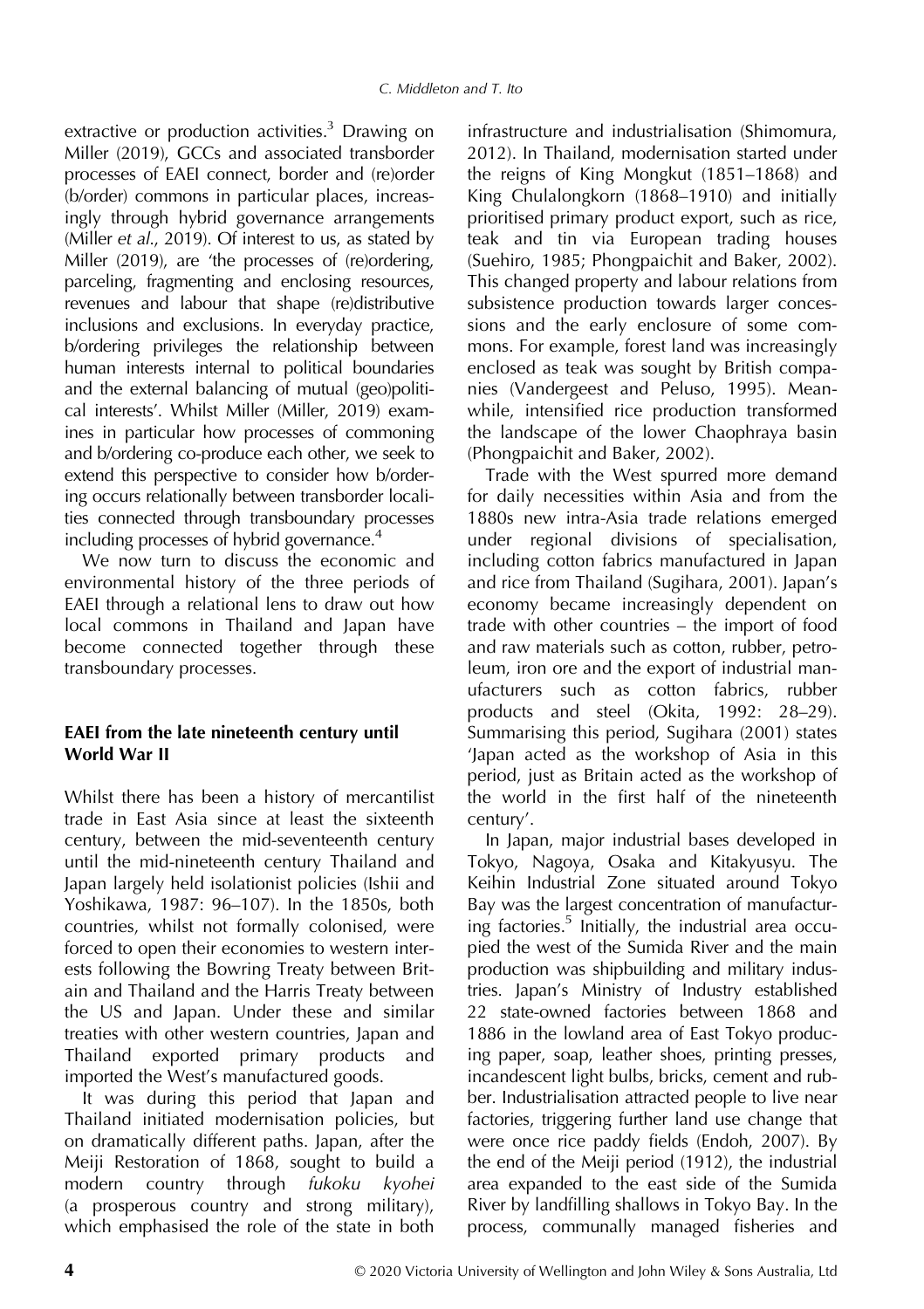seaweed in the Tokyo Bay were increasingly encroached and enclosed. Outside of Tokyo, mining activity polluted air and water commons; perhaps the most well-known case is the heavy metal pollution (arsenic, cadmium, copper, lead and zinc) of the Watarase and Tone Rivers after the transfer of ownership of the Ashio copper mine from the government to a private company, which initiated the intensive mining activity in the 1880s as part of Japan's industrialisation (Iijima, 1982; Shoji and Sugai, 1985).<sup>6</sup>

Taking the fisheries as an example, commonly managed fisheries and fishing grounds had provided livelihoods for local people in coastal villages in Tokyo Bay for at least 400 years. Water, shallows and fisheries including sardines, Spanish mackerel, seaweed, shortneck clams (asari) and freshwater clams (shijimi) were managed as commons, until fishing rights were terminated in 1963. The tradition of common ownership *(iriai)* in Japan is a social system in which community members collectively manage spaces and resources (Suga, 2012). Fisheries as commons can be found, for example, in the Yoro Code (718 AD) which stipulated that resource use of mountains, rivers, bushes, bogs and coasts were open to all and free from levies in contrast to terrestrial farmlands (Makino, 2017: 2). Until the end of the nineteenth century, fishing villages (ura) controlled and managed fisheries as commons. A Fishery Law enacted in 1901 shifted the earlier concept to grant exclusive rights of coastal fisheries to 84 local fishers' associations and individuals, although fishing villages continued as fishery cooperative associations.

In Thailand, a coup in 1932 replaced Thailand's absolute monarchy with a constitutional monarchy and led to a dominant role for the military in Thai politics and a rising militaristic nationalism (Wyatt, 2003: 238). Over the 1930s, the military elements of the Thai government pursued a policy of 'economic nationalism' against western countries and the domestic Thai-Chinese (Wyatt, 2003: 243–244; Phongpaichit and Baker, 2002: 117) and were influenced by Japan's military nationalism ideology (Phongpaichit and Baker, 2002: 274; Wyatt, 2003: 239). During this period, a growing volume of manufactured goods were imported from Japan, whilst Japanese trading companies (sogoshoshas) significantly expanded their activities in Thailand (Suehiro, 1985: 4–37).

From the late 1930s, the Thai government began promoting import substitution industrialisation (ISI) through a limited number of state-owned enterprises (SOEs) (Phongpaichit and Baker, 2002: 117; Suehiro, 1985).

From the early stages of the Meiji era until WWII, the imperative to increase economic autonomy through industrialisation led Japan to progressively expand its military power over Asia, driven by the need to secure natural resources (Hara, 1976; Beasley, 1987; Beethon, 2001). During 1939 and 1940, the Japanese government promulgated imperialistic plans for the Greater East Asia Co-Prosperity Sphere under a vision of pan-Asianism (Hara, 1976: 10). Japan intended to secure war-related materials from areas under direct military occupation and food from areas where national sovereignty was recognised, such as Thailand (Hara, 1976: 9; Reynolds, 1994 cited by Hartley, 2017). Partly in response, the U.S. introduced economic embargo against Japan in 1941, which threatened Japan's economic security and supply of oil and rubber from Southeast Asia on which it had become increasingly dependent (Beethon, 2001). Japan's military invaded Thailand in late 1941 and Thailand subsequently allied with Japan and declared war against the Allies in early 1942. This led to Thailand's dependence on Japan for the import of essential commodities and consumer products, which as fighting turned against Japan became in short supply (Wyatt, 2003: 248).

In sum, even before the accelerated post-WWII industrialisation of Japan and the embedding of GCCs under EAEI, there were already regional connections between Japan and Thailand. Sugihara (2001) observes that Japan's external relations with other Asian countries have been largely discussed in terms of Japanese imperialism and colonial rule, but its full significance for Japan's own industrialisation has scarcely been noted. A relational reading of this early EAEI and the colonial economic and political relations that constituted it reveals early connections between both countries linking local commons enclosures and environmental commodification as Japan transformed from a weak, feudal and agrarian country into a modern industrial power and Thailand's modernising economy was increasingly shaped by primary commodity export.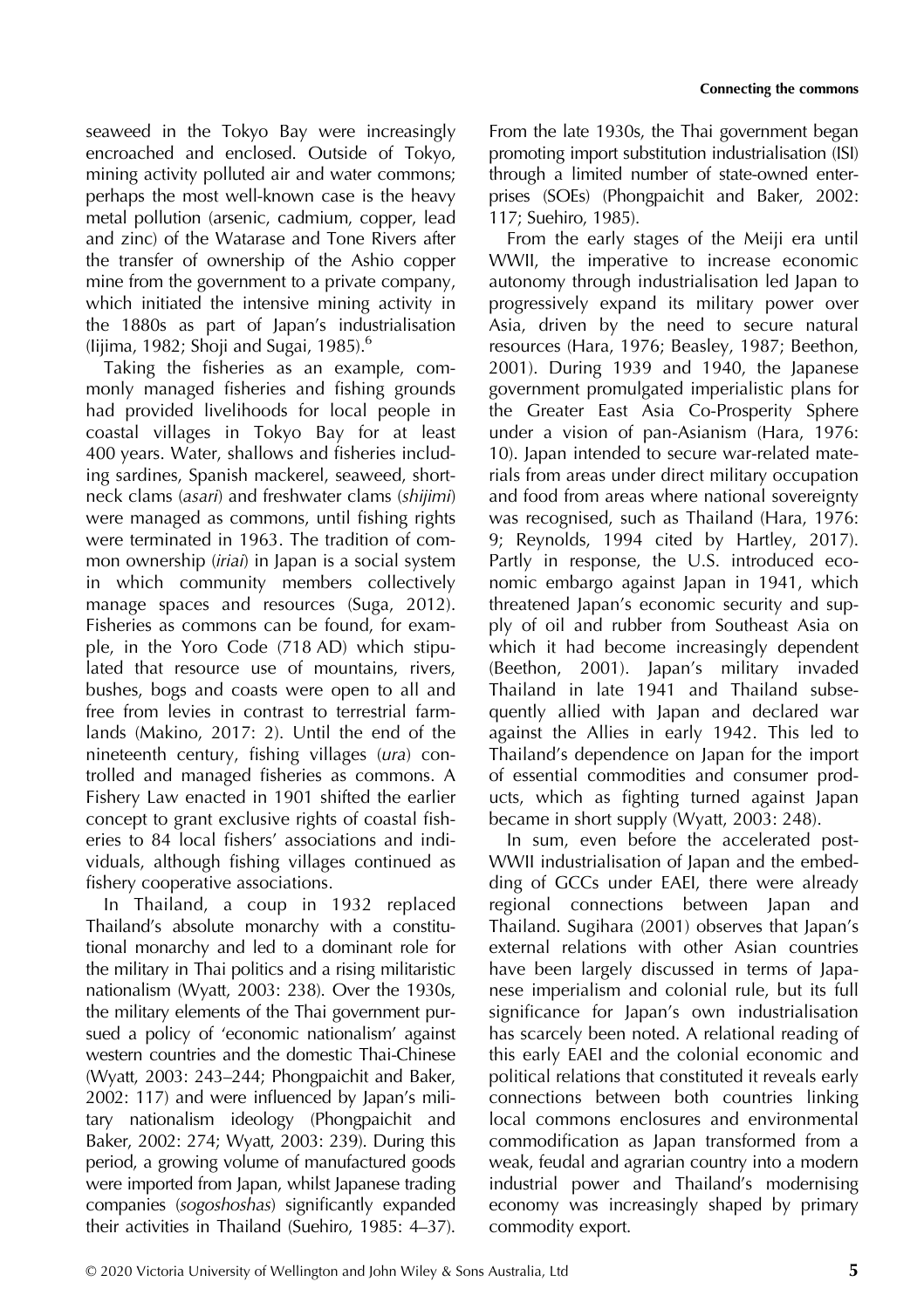### Post-WWII to mid-1980s plaza accord

During the 1940s and 1950s, East Asian trade remained relatively low as the region recovered from WWII. The US occupied Japan from 1945 to 1952 and at first implemented a restrictive policy towards Japan's trade with Asian countries fearing Japan's rearmament. With the onset of the Cold War, however, the US switched its policy towards creating a regional Asian order that can be summarised as trilateral relations amongst the US (centre), Japan (semi-periphery) and Southeast Asia (periphery) (Cumings, 1984). The strategy was aimed towards containing communism in Northeast Asia and preventing its spread into Southeast Asia. The US vision was articulated by the Economy and Science Bureau Chief of the Allied Forces in 1951: 'To increase the supply of globally undersupplied materials, Japan should promote economic development in Southeast Asia… it is ideal to develop trilateral collaboration with Southeast Asian countries providing raw materials, Japan machineries, technology, and labor, and the US capital' (cited in Sato, 2012: 97). The US encouraged Southeast Asian governments to trade with Japan and Japan rebuilt and expanded its industrial capacity under dominant US relations.

Thailand was particularly prone to US influence, as after WWII it had turned to the US seeking assurance that the British would not seek Thailand as its protectorate, or impose severe reparation measures (Wyatt, 2003: 250). During the 1950s, the US provided massive economic and military aid to Thailand that constituted almost two thirds of the government's total budget (Wyatt, 2003: 262). In exchange, Thailand's military government asserted its commitment to fight communism and was a base for US troops (Phongpaichit and Baker, 2002: 130).

At an early stage, the Korean War (1950–1953) accelerated economic activity in Thailand and Japan. In Thailand, there was a boom in commodity exports such as rice, rubber and tin, domestic consumption of imported consumer goods grew and state enterprises and private business backed by military politicians expanded (Phongpaichit and Baker, 2002: 129; Wyatt, 2003: 261). For Japan, given its poor endowment of natural resources, revival of international trade was vital to its economic recovery via the export of light industrial goods and machineries (Okita, 1992).

From the mid-1950s, Japan offered war reparations and technical cooperation to Southeast Asian countries, including Thailand, much of which was delivered via government payments in yen to Japanese firms which then sold Japanese goods and services to Southeast Asian countries. This arrangement helped Japanese firms regain access to markets in Southeast Asia (Kato, 2016: 1). As war reparations transition to Overseas Development Aid (ODA), Japan held multiple goals, including rebuilding/ maintaining bilateral relations and standing in the international community, normalising trade relations to access raw materials and markets and attaining regional security objectives (Rudner, 1989; Sato, 2012).

During the 1960s, under a strong development state, Japan pursued an export-led economic strategy promoting trade and capital liberalisation (Shimomura, 2012: 34). Japan's National Comprehensive Development Plan of 1962 focused on the development of heavy chemical industry in the four major industrial bases – Tokyo, Nagoya, Osaka and Kitakyusyu – whilst seeking to avoid overconcentration in big cities that was increasingly causing social and environmental problems (Okita, 1962). In Tokyo, industrialisation in the Tokyo Bay area resumed and expanded. This led to more extensive enclosure of Tokyo Bay's fisheries and seaweed beds with landfills to build factories and infrastructure such as canals, a seaport and airport and electricity and gas generation (Kumaki et al., 2013: 996).

Many well-document environmental and social issues arose relating to various commons. These range from environmental pollution causing illnesses, such as Minamata disease, to the consequences of factory concentration in East Tokyo causing urban problems such as: overpopulation; air, water and noise pollution; and subsidence due to overuse of groundwater. In 1961, an official of the Economic Planning Agency observed, 'There is no doubt that land, water, and other resources have been overexploited beyond the limits' (Nagai, 1961: 6). There was public debate about how to manage the impacts of industrialisation. In 1969, the Tokyo Metropolitan government issued the Pollution Prevention Act which required companies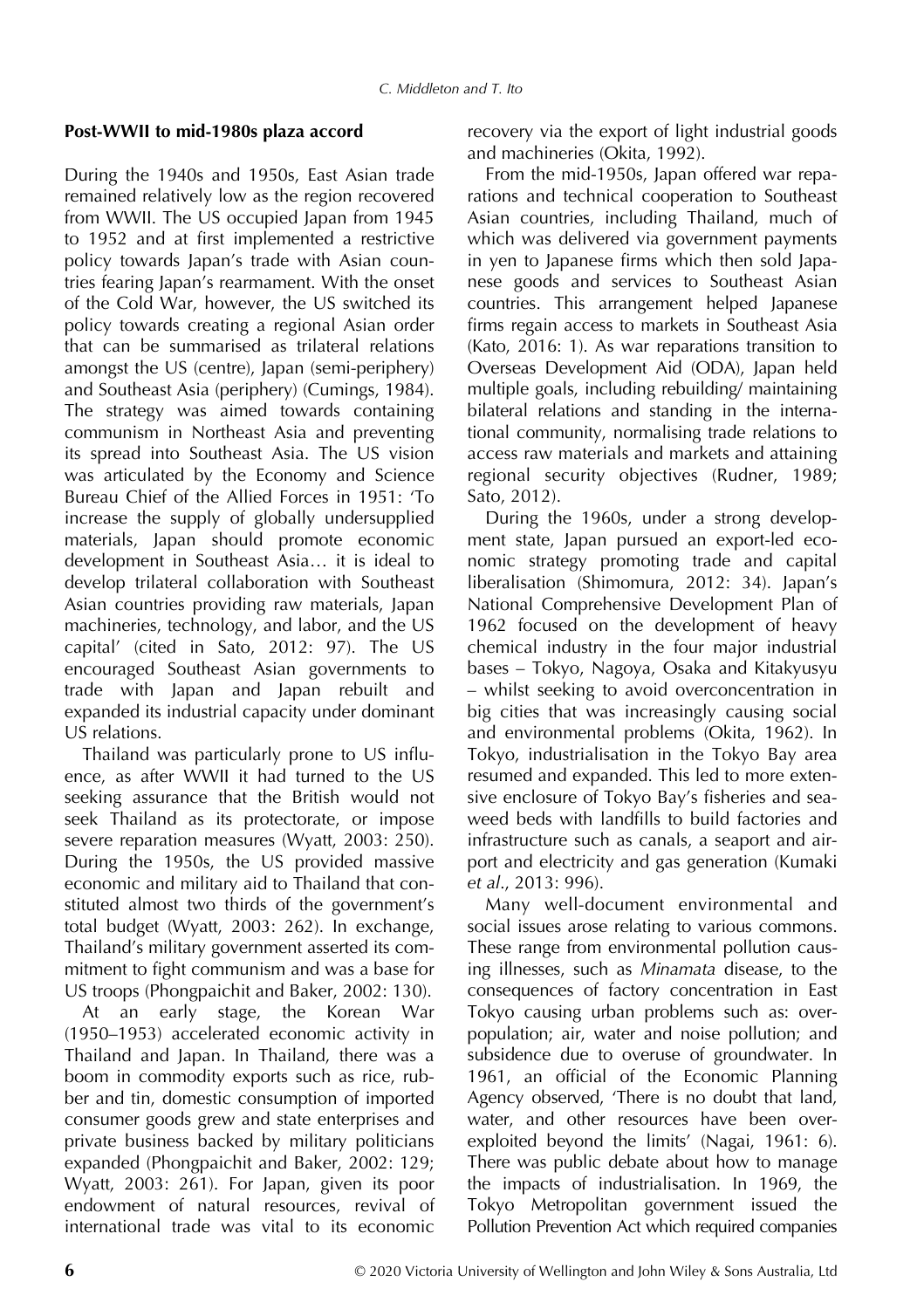to take pollution-reduction measures, making it harder for companies to keep their factories located in inner Tokyo leading to factory relocation to the Greater Tokyo Area.

In Thailand, since 1957, the government held a policy for private-sector-led ISI. The policy was heavily influenced by Thailand's relationship with the US and Japan, whose ODA supported investment in infrastructure such as highways and other transportation, irrigation and (hydro) electricity generation and transmission and the creation of SOEs such as the Electricity Generating Authority of Thailand in 1969 and the Industrial Estate Authority of Thailand in 1972 (Raquiza, 2012). This also accelerated the export of primary commodities, that increased at a rate of 10% per year between 1960 and 1975 (Phongpaichit and Baker, 2003: 133).

Meanwhile, in Japan, from 1960 and in the early 1970s there were progressive easing of capital export controls in Japan and Japanese investment began to move into Asia. Reasons included to: reduce land and labour costs to compete with South Korea and Taiwan; improve access to raw materials; and address pollution problems through relocating polluting activities (Lehmann, 2001: 62; Stubbs, 2005: 156). Thailand passed policies to attract foreign investment, such as permitting profit repatriation and kept labour wages low and labour rights weak (Phongpaichit and Baker, 2003: 132). The flow of investment accelerated; between 1965 and 1975, 38% was from the US and 30% from Japan (Phongpaichit and Baker, 2002: 138). Japan's investors sought joint ventures with domestic Thai capital for assembly of domestic consumer goods and also for manufacture for export. Initially the most important sector was textiles, but other sectors grew in importance including automotive, consumer electronics and fertilisers (Phongpaichit and Baker, 2002: 137–141). The importance of Thai trade with Japan also grew; Thai exports and imports grew from 8 to 21% and 26 to 37% respectively between 1960 and 1972 (Phongpaichit and Baker, 2003: 142). As US hegemony weakened in the 1970s, aid, trade and investment from Japan increasingly led East Asian regionalism and established foundations of an integrated production platform were established.

Yet this growing investment from Japan began to elicit concern from Thailand's domestic

businesses, university students and the wider public about economic dominance and a growing trade imbalance, as well as concerns towards environmental and social exploitation. Sentiments against Japanese investors and Japan led to street protests and product boycotts from 1972 until 1985 (Chittiwatanapong, 1988: 85). In 1984, Dr. Amnuay Viravan, Thailand's former Permanent Secretary for Finance, commented in a journal article: 'ASEAN finds itself in the role of raw material supplier to Japan and as a market place for Japanese consumer and capital goods' (Lehmann, 2001: 66). Japan responded by reducing import duties and increasing its aid,<sup>7</sup> which simultaneously sought to appease concerns and further its own investment and trade opportunities (Rudner, 1989: 115; Stubbs, 2005: 158). Yet, also significant, in the late 1970s, Thailand's economy began to struggle, facing global economic shocks, dropping commodity prices internationally and less economic and military aid from the US, as well as volatile domestic politics (Stubbs, 2005; Shimomura, 2012). A major economic crisis in from 1983 to 1985 led the government to shift its economic policy towards export-oriented industrialisation (EOI) and liberalisation and building on the aid, trade, investment and geopolitical relationships of the preceding decades, Japan emerged as Thailand's most important investor.

Thus, the conditions for the 'Asian Miracle' and the intensification of the EAEI as a production platform via GCCs was set. During the period from WWII to mid-1980s, Japan's economic recovery and industrialisation depended upon an expanding and deepening regional integration to secure resources and export manufactured products. Meanwhile, Thailand exported resources and was slowly industrialised where domestic capital partnered with Japan capital. Industrialisation in Thailand and Japan and commodity export in Thailand, reworked environment–society relations and enclosed commons, but also entangled localities in both countries through connections via GCCs and regional trade, investment, aid and geopolitics.

## Plaza accord to present

The rapid industrialisation from the 1950s to 1970s elevated Japan into a major industrialised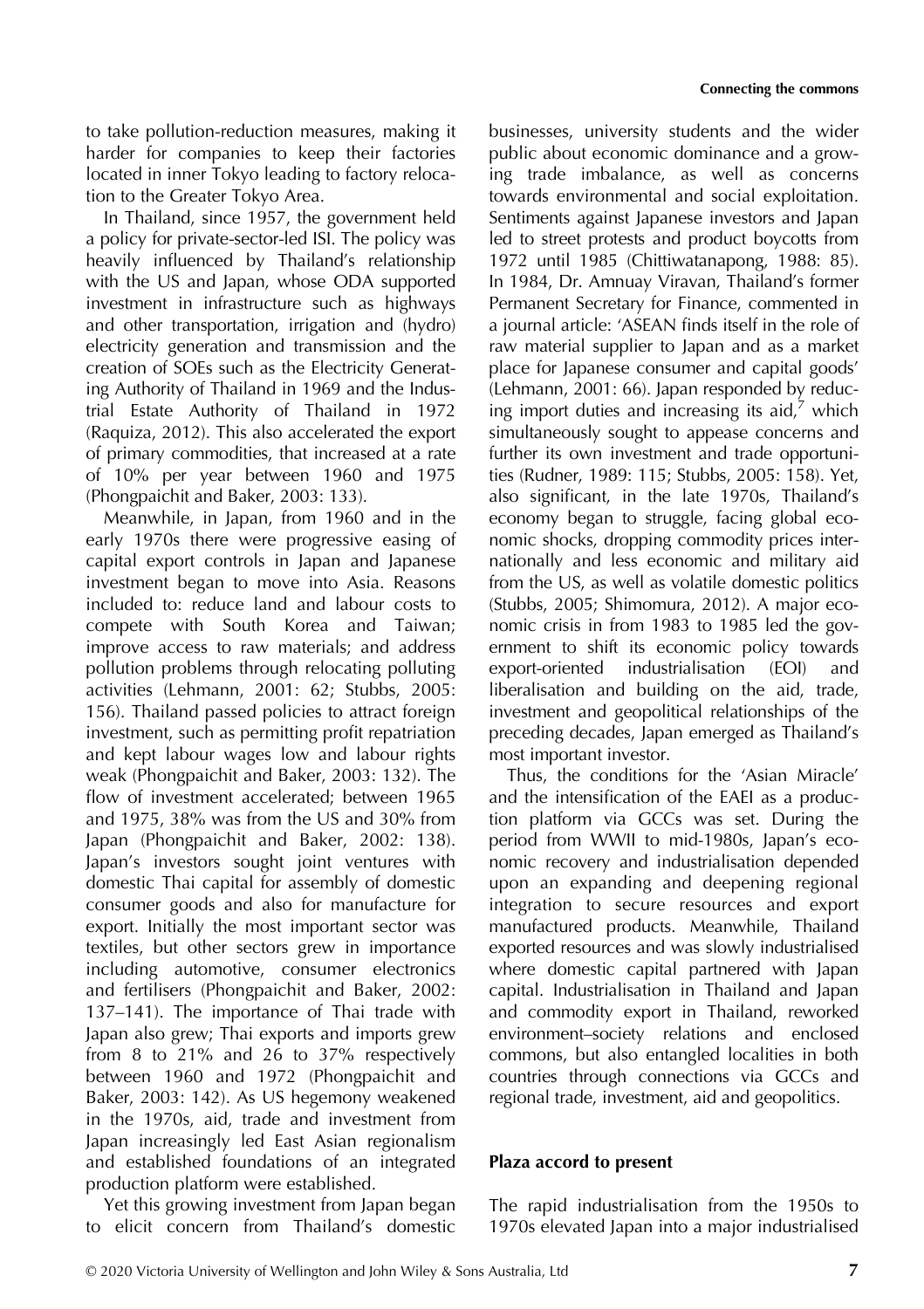country, but also created large trade surpluses with other industrialised economies, especially the United States and European countries (Urata, 2015). In response to these trade frictions, the Plaza Accord of 1985 between the US, Japan, West Germany, the UK and France depreciated the US\$ vis-à-vis the Japanese Yen. The Plaza Accord, which preceded Japan's asset price bubble and 'lost decade,' necessitated changes to Japan's trade policy and industrial structure, forcing Japanese corporations to reduce domestic production and significantly accelerate establishing GCCs that had been initiated since the 1970s. Thailand, together with Malaysia, Indonesia and the Philippines, were important locations of Japanese  $FDI<sup>8</sup>$ . Thus, as Japan deindustrialised and Thailand rapidly industrialised, EAEI became defined by the emergence of an intensified regional production platform connected through GCCs.

Under these new regional conditions, the Thai government established further policies to attract FDI, undertook a series of devaluations of the baht and kept labour and environmental protection legislation weak. At its peak, in 1988, Thailand's manufacturing annual growth rate was 17.9% (Mieno, 2013) and by the end of the 1980s Thailand was recognised as a 'Newly Industrialising Country.' During the 1990s, Thailand's industry upgraded from labour intensive textiles and food processing to skill-based mid-tier manufacturer, in particular of automobiles and electronics again with Japan as key investors (Mieno, 2013). Japan also invested in other industries, such as chemicals and paper and metal products and machinery (Hartley, 2017). Between 1985 and 2016, Japanese investment in Thailand totalled US\$85 billion, which was 43% of total investment into the country and twice that of the next largest investor, the US (Hartley, 2017).

As Hartley (2017) argues, Thailand should be understood nowadays as a 'global-competition state' that situates its economic policy-making within and between the interests of domestic elites, the incentives of global markets and also the imperatives of Japan's investors, who themselves are also responding to Japan's domestic context. For example, deepening regional integration and (asymmetric) economic codependence between Japan and Thailand led Japan to offer significant economic support to

Thailand during the 1997 Asian Financial Crisis and in 2007 the two countries signed the Japan–Thailand Economic Partnership Agreement. Other significant political commitments to East Asian regionalism include the Chiang Mai Initiative for multilateral currency swap signed amongst the ASEAN+3 countries in 2009; the East Asia Summit held annually amongst ASEAN+6 countries since 2005; and the Mekong-Japan Summit held annually since 2009. Thus, to understand domestic economic and associated social and environmental changes in Thailand and Japan in the period of deeper EAEI requires a relational analysis.

The transformation of Thailand's economy towards EOI was accompanied by profound economic, social and environmental change and the enclosure of commons. Urbanisation accelerated and the primate city Bangkok grew rapidly, as well as other economic sites such as industrial estates in Ayuthaya and the eastern seaboard. In Ayuthaya, the site of electronic and automobile manufacture, rice fields were turned into industrial estates. Around Bangkok, wetland 'floodways' were built upon with housing, industrial estates and a new airport. Commodity export and agricultural production also continued to intensify. Impacts have included on forests, that were progressively logged until a ban in 1989 and subsequently cleared for agriculture or industrial tree plantations (Vandergeest and Peluso, 1995; Pye, 2005), the fragmentation and enclosure of rivers and fisheries by hydropower and irrigation dams (Middleton, 2017) and harms from industrial pollution and electricity generation (Boonlong, 2011). These enclosures elicited various forms of grassroots social movements and national and international environmentalism from the 1980s onwards (Missingham, 2003).

For example, a particularly notable case is the Eastern Seaboard Development Project (ESDP), which has been central to Thailand's industrialisation. The first phase of the ESDP was completed in the mid-1990s and it continued to expand throughout the 2000s and 2010s. Plans for the ESDP were first supported by the World Bank and Japan during the 1980s. Central to the ESDP has been a petrochemical industrial estate established by the IEAT utilising natural gas discovered in the Gulf of Thailand in the 1973, built together with a deep sea port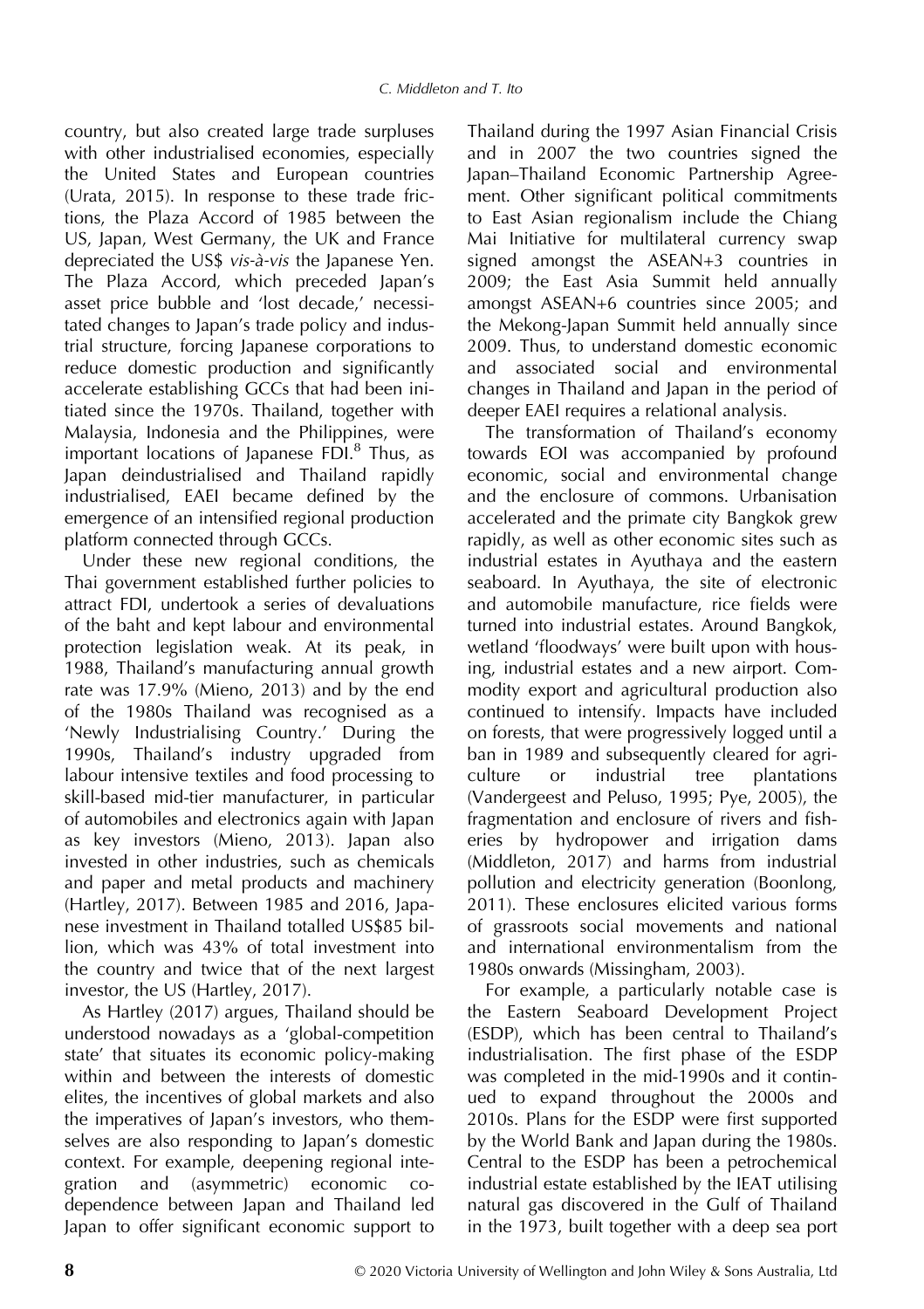used to import various primary materials. Road, railway and water supply infrastructure were also built, largely with ODA and soft loans from Japan (Soytong and Perera, 2017). According to Thailand's National Economic and Social Development Board, between 1995 and 2000, as the industrial area expanded, direct investment created 460 000 jobs (Hassarungsee and Kiatiprajuk, 2010). However, many of the original population did not have the skills needed for industrial work and could not find decent work (Soytong and Perera, 2017).

The five industrial estates that constitute the core of the Map Ta Phut (MTP) complex include 45 petrochemical factories, 12 chemical fertiliser factories, 8 coal-fired power plants and 2 oil refineries (Soytong and Perera, 2017). At MTP, key issues have been air and water pollution, illegal hazardous waste dumping, encroachment on to community land and health impacts (Hassarungsee and Kiatiprajuk, 2010; Soytong and Perera, 2017). There have been various impacts on commons in the area that have become either degraded or enclosed. The air has become polluted by a range of toxic and cancerous chemicals (Boonlong, 2011). Local water resources have become polluted as toxic chemicals such as cadmium, zinc and lead, were flushed by rainwater into rivers and then the sea (Hassarungsee and Kiatiprajuk, 2010; pers comm., 2018). Various studies have indicated the harm to people's health, including a National Cancer Institute study that found an elevated incidence of cancer and leukaemia and the Rayong Public Health Office that identified increased levels of birth deformities, disabilities and chromosome abnormalities (Hassarungsee and Kiatiprajuk, 2010).

Whilst environmental standards have improved over time, this has been in no small part due to communities challenging the industrial estate, but many issues remain outstanding. Growing local community opposition cumulated in the filing of a court case in October 2007 against Thailand's National Environment Board (NEB) for its failure to designate MTP and nearby areas as pollution control areas (Soytong and Perera, 2017). Acknowledging the harm to health and the environment, on 3 March 2009 the court ruled in favour of the community. Despite declaring the area a Pollution Control Area in April 2009, the NEB approved a further

76 projects the following month, which was subsequently the subject of a further court case that required most projects to undertake Environment and Health Impact Assessments as required under Article 67 of the 2007 Constitution. Most recently, under Thailand's military government from 2014 to 2019, the ESDP was significantly expanded to become the Eastern Economic Corridor, whilst the legal requirement for comprehensive environment impact assessment was suspended.

In Japan, deindustrialisation, which as we have discussed above is intimately connected to Thailand's industrialisation, reduced pressure on Japan's domestic land and water resources for production and made environmental protection standards more readily attained. One example is the Disaster Prevention Block Improvement scheme, initiated in 1999. This programme aims to reduce the vulnerability of cities to natural disasters by developing evacuation parks and block improvement through the acquisition of former factory lands and other types of lands. Between 1999 and 2006, 12 areas (six in the Greater Tokyo Area and six in the Greater Osaka Area) were redeveloped using this scheme. For example, the former Nissan Ogikubo factory in Tokyo's Suginami Ward was redeveloped in 2001 into a designated evacuation area with private shopping and residential areas and public facilities including park, fire station, nursery school and elderly care centre. Other former industrial sites have been transformed into private investments. Some, however, have been repurposed with an emphasis on sustainability. For example, Panasonic closed down major factories in Japan in the 2000s and two ex-factory sites near Tokyo, Fujisawa and Yokohama, were developed as sustainable towns – solar powered residential areas combined with a shopping malls and Apple's research and development centre.

On the other hand, other historically contaminated and now abandoned industrial sites have left a legacy of pollution and risk. This industrial legacy, including chemical poisoning in soils, is a type of environmental injustice that is still not well recognised. In Japan, one study estimated 331 000 cases totalling 113 000 ha of potentially contaminated sites (Ministry of Environment, Japan, 2007). In 2003, the government created the Brownfield Countermeasures Law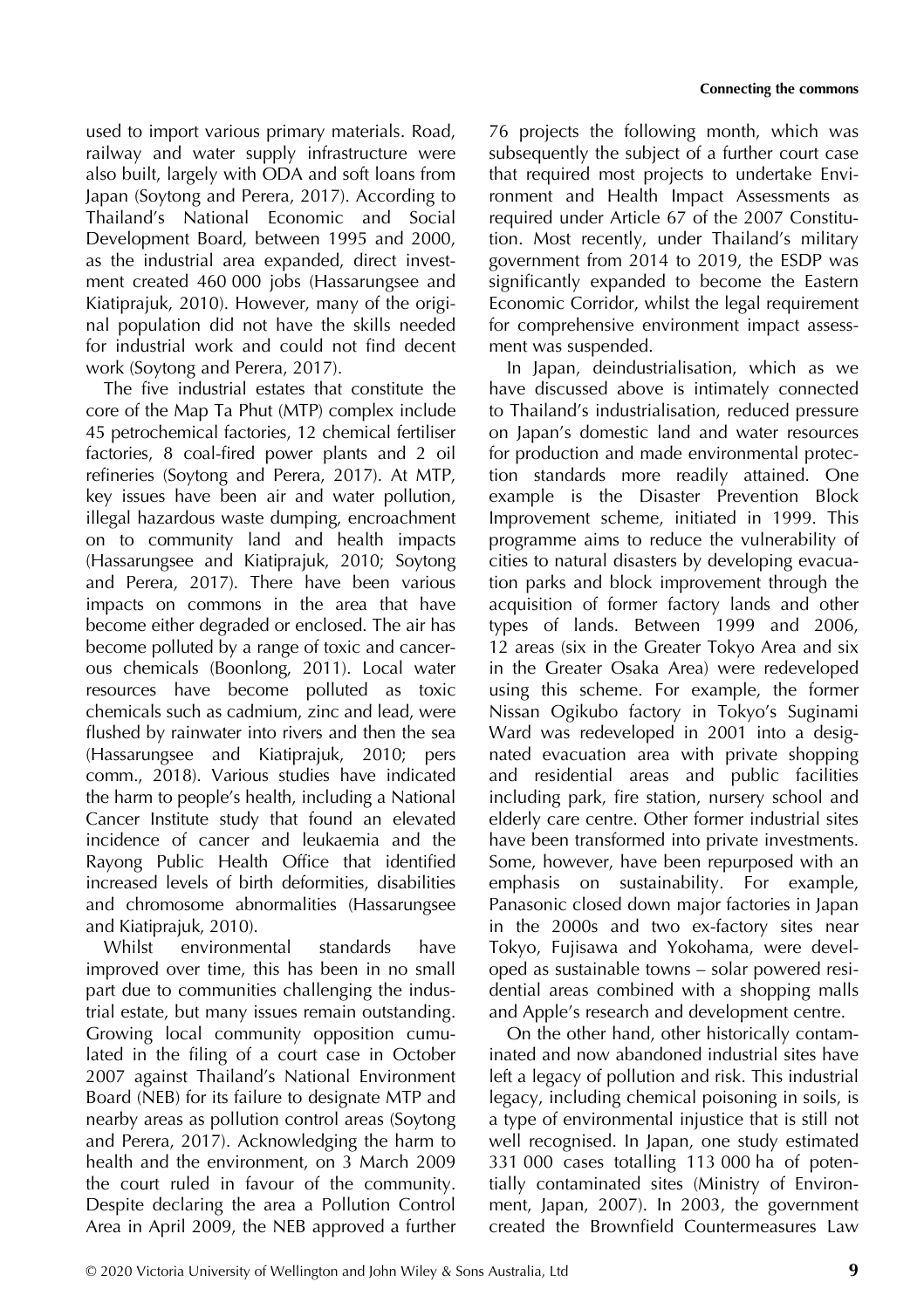specifically to address the rising issue of brownfields as a result of relocation of factories. One infamous recent case has been the site of the Tokyo's tuna market operated by the Tokyo Metropolitan Government that was relocated from Tsukiji to Toyosu. In 2016, just before the move to the new site, harmful chemicals were found from water in the basement of the newly established building from past industrial activity, which required costly removal at the expense of the Tokyo Metropolitan Government before the market could open.

Since the Plaza Accord, the geopolitical and economic interests of Japan and Thailand were realigned towards intensified regional economic integration, which simultaneously reworked local economies and environments to meet the demands of production, exchange and consumption via GCCs. In Thailand, the increasing flows of capital and ODA from Japan as a result of the Plaza Accord decisively shaped Thailand's 'local' environment–society relations, mostly in negative ways, leading to commons enclosures and pollution. For Japan, whilst the Plaza Accord was a political compromise to reduce the tension of trade surplus with the US and Europe, it also marked the beginning of structural change characterised by Japan's deindustrialisation along with the dialectic process of recommoning and coping with industrial legacies.

## Conclusion

Modernisation since the mid-nineteenth century has profoundly transformed the East Asian region economically, socially and environmentally. Whilst there is a large and diverse literature on this 'regionalism' and how it has been constituted of and shaped by various interconnections and flows (e.g. Dent, 2016), much emphasis has been placed on the regionalisation of the economy and the emergence of an East Asian production platform connected via GCCs. To the extent that this literature engages with regional and local environmental change, a relatively direct approach is taken that typically explains negative environmental change as an economic externality, or as a case of unidirectional environmental injustice inflicted by one country (and its transnational corporations) upon another.

In this paper, we have sought to outline a relational environmental and economic history of East Asian regionalism to reveal how economic modernisation has connected together commons in distant places not only economically but also ecologically via GCCs, which we broadly understand to be transborder stateprivate sector hybrid processes of trade and investment, as well as geopolitics and aid. We have drawn on a critical reading of teleconnection and political ecology literature that explains interdependence between people, places, ecosystems and landscape transformation, the production of risk and vulnerability along GCCs and the associated distribution of environmental and social harms and benefits. In doing so, we have sought to move from a 'causality' analysis to a 'relational' analysis of the political economic processes of industrialisation and deindustrialisation and the connected transborder processes of commons enclosure and recommoning in both capital-sending Japan and capital-receiving Thailand. We are not proposing direct causal relations between specific locations in Japan and Thailand, but rather our paper contextualises how environment–society relations in specific locations are transformed under the relational processes and structures of East Asian capitalism. This reflects Moore's (Moore, 2015) argument that capitalism does not act externally on to the environment, but rather capitalism itself is the fundamental restructuring of environment–society relations.

In post-Plaza Accord Japan, deindustrialisation has to an extent been an opportunity for furthering environmental protection and recommoning, for example for disaster preparedness, as well as the reallocation of land to new private uses that seems more sustainable than previous industrialise uses. However, asides from the economic consequences of the Plaza Accord that led to Japan's 'lost decade,' there also remains a significant and underappreciated legacy of risk from contaminated industrial sites yet to be remediated. In contemporary Thailand, meanwhile, whilst remarkable economic growth since the 1980s has reduced material vulnerability for many, environmental degradation and pollution and loss of access to common pool resources such as water, fisheries, forests and land has also increased vulnerability for many others. Yet, the interdependence between society and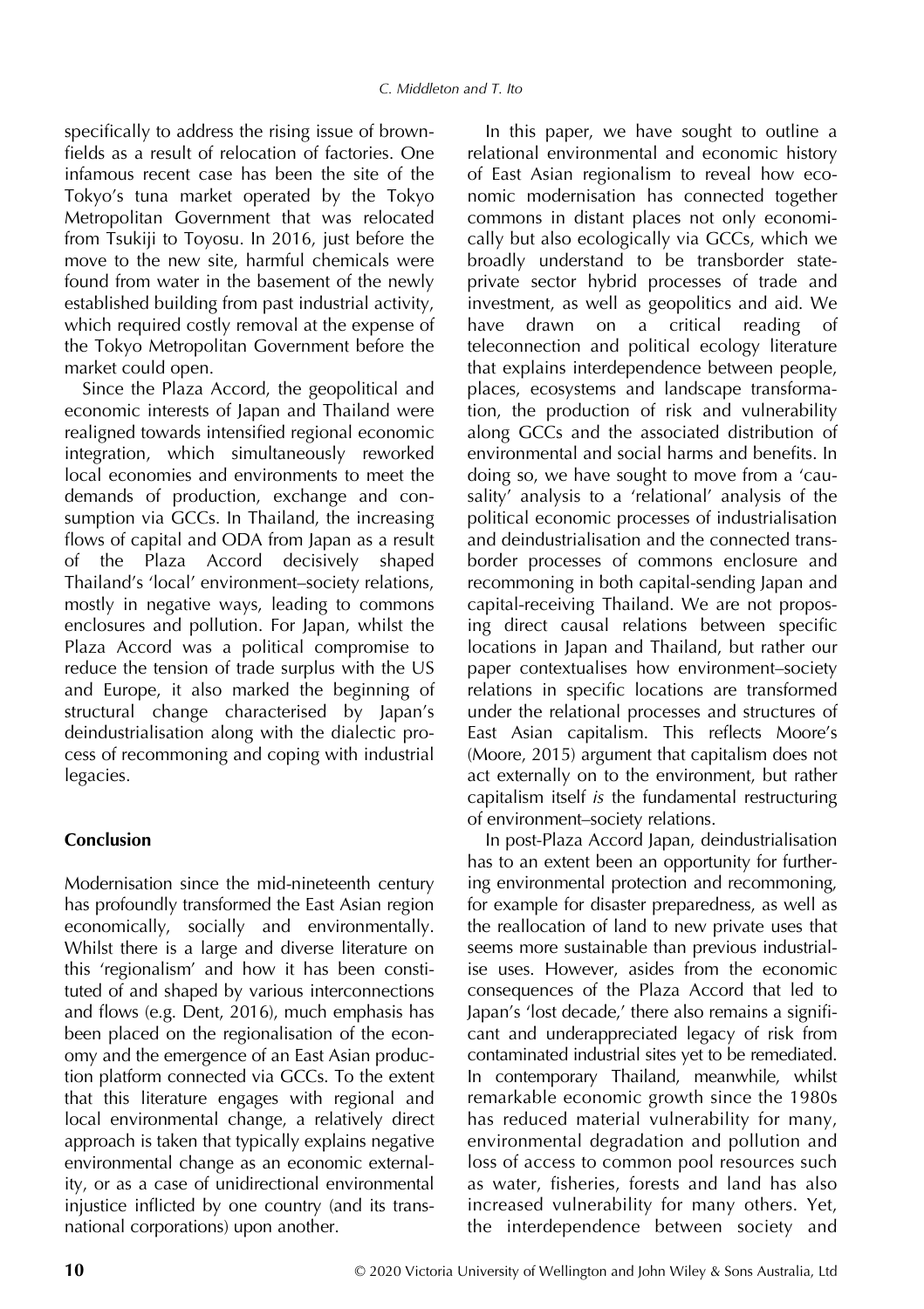environment still needs to be better understood by scholars, government policy makers and civil society, including how seemingly local, but in fact transboundary-connected, commons are maintained, enclosed and/or recommoned. We argue that a relational lens on economic and environmental history in East Asia can help better explain the changes in environment–society relations in particular localities and the associated actions of 'development states', their relationship with domestic and foreign capital and the forms of social movements that emerge locally and transnationally in response.

#### Acknowledgements

Carl Middleton benefited from the financial support of a Singapore Ministry of Education's Social Science Research Council (SSRC) grant entitled 'Sustainable Governance of the Transboundary Environmental Commons in Southeast Asia' (MOE2016-SSRTG-068). Takeshi Ito acknowledges support from Sophia University for a research grant entitled 'Trans-Disciplinary and Trans-National Research Program for Achieving Regional Sustainable Development Goals (SDGs) through River Basin Environment Conservation and Management' and Chulalongkorn University for a visiting professorship hosted by the Faculty of Political Science.

#### **Notes**

- 1 Sometimes referred to as global value chains
- 2 In Japan, we focus on Tokyo and its vicinity as a key site of the country's industrialisation, but note that other industrial areas also grew rapidly during the Meiji period with significant environmental harm, for example Osaka's early spinning industry in Hanshin region, which caused significant air pollution. We thank an anonymous reviewer for this insight.
- 3 Deindustrialisation does not inevitably lead to recommoning. There are many examples where deindustrialised areas have been turned to other private uses.
- 4 This differs from the types of transboundary governance arrangements that seek to maintain commons in multiple sites to maintain an ecological commons, such as a migratory wild-capture fishery or migratory bird habitats.
- 5 During the early period of Japan's industrialisation, the Hanshin Industrial Zone situated between Osaka and Kobe initially was Japan's largest industrial area, which

was overtaken by the Keihin Industrial Zone in Tokyo in 1940.

- 6 We appreciate one anonymous reviewer who provided additional information on the Ashio Copper Mine incident.
- 7 By the 1980s, two thirds of Thailand's aid was from Japan, which constituted 10% of Japan's global aid budget (Phongpaichit and Baker, 2003: 142).
- These countries also benefited from the US generalised system of preferences and therefore enabled Japanese brands made in Southeast Asia for export to the US market

#### References

- Adger, W.N., H. Eakin and A. Winkels (2009) Nested and teleconnected vulnerabilities to environmental change, Frontiers in Ecology and the Environment 7(3): 150–157.
- Beasley, W.G. (1987) Japanese imperialism, 1894–1945. Oxford: Claredon.
- Beethon, M. (2001) Japan and Southeast Asia: The lineaments of quasi-hegemony, in G. Rodan, K. Hewison and R. Robison (eds.), The political economy of South-East Asia: Conflicts, crises, and change. Oxford: Oxford University Press.
- Boonlong, R. (2011) Energy issues in Thailand, in R. Boonlong, C. Farbotko, C. Parfondry, C. Graham and D. Macer (eds.), Representation and decisionmaking in environment planning with emphasis on energy technologies ethics and climate change in Asia and the Pacific. UNESCAP: Bangkok.
- Chittiwatanapong, P. (1988) Japan's international conflict and decision-making: Perspectives from Thailand, Thai Japanese Studies 5(2): 81–95.
- Coe, N.M., P. Dicken and M. Hess (2008) Global production networks: Realizing the potential, Journal of Economic Geography 8(3): 271–295.
- Cumings, B. (1984) The origins and development of the Northeast Asian political economy: Industrial sectors, product cycles, and political consequences, International Organization 38(1): 1–40.
- Dauvergne, P. (1997) Shadows in the forest: Japan and the politics of timber in Southeast Asia. Cambridge, MA: MIT Press.
- Dent, C. (2016) East Asian regionalism, 2nd edn. London and New York: Routledge.
- Endoh, T. (2007) Historical changes in the distribution of factories and the present land use of former factory sites in the Tokyo lowland, Journal of Geography 116(5): 593–626.
- Hara, A. (1976) The economic structure of the greater East Asia co-prosperity sphere (Dai Toa Kyouei Ken no Keizai teki Jittai), Journal of Agrarian History 18 (3): 1–28.
- Hartley, R. (2017) Contemporary Thailand–Japan economic relations: What falling Japanese investment reveals about Thailand's deep, global competition, state in the context of shifting regional orders, Asia & the Pacific Policy Studies 4(3): 569–585.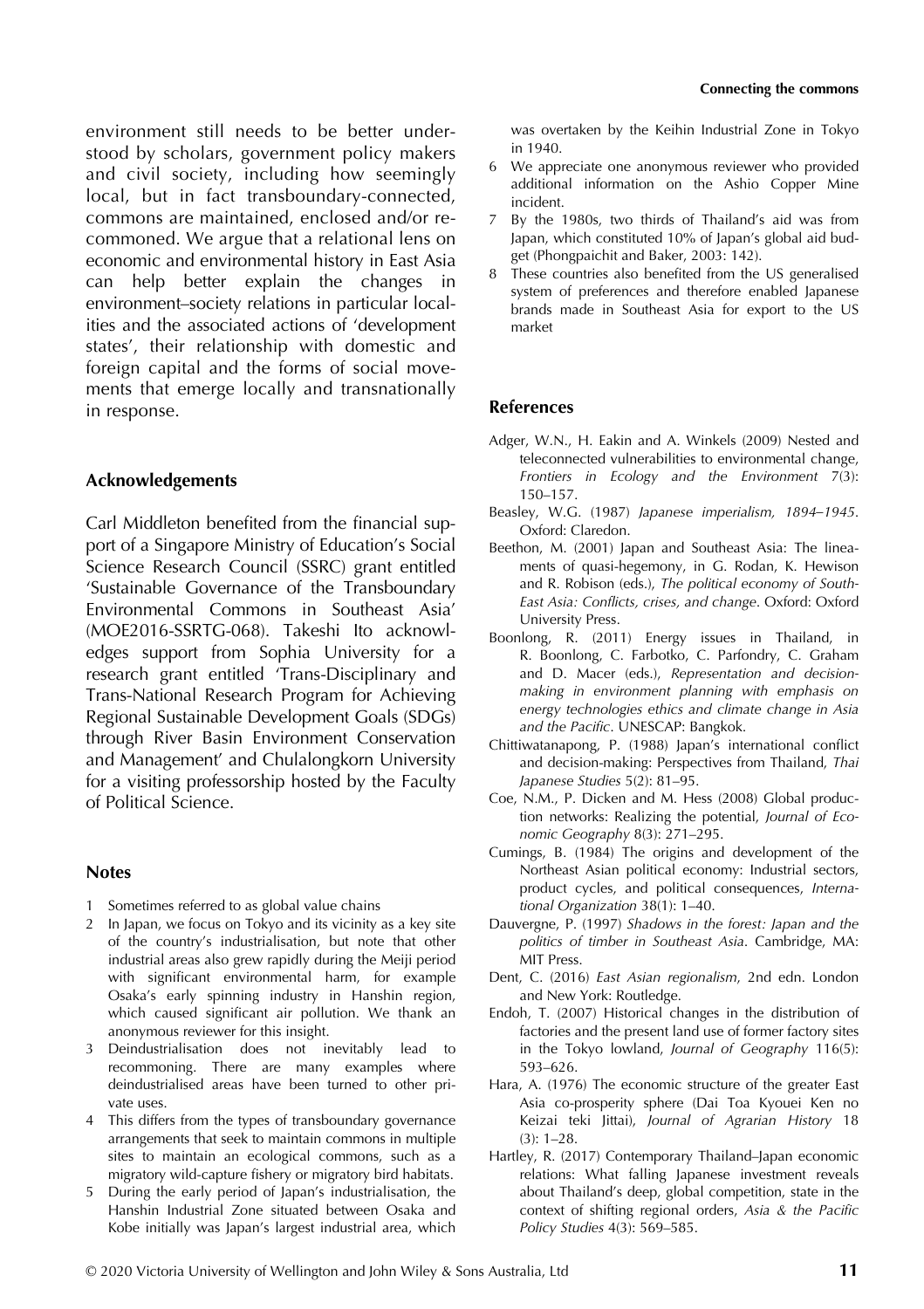- Hassarungsee, R. and S. Kiatiprajuk (2010) Time to rethink industrial development. Social Watch. Retrieved 13 November 2019, from Website: [http://www.](http://www.socialwatch.org/node/12114) [socialwatch.org/node/12114](http://www.socialwatch.org/node/12114)
- Huber, M. (2017) Reinvigorating class in political ecology, Geoforum 85: 345–352.
- Iijima, N. (1982) Mineral poisoning at the foot of the Ashio copper mine (Ashio Dozan Yamamoto Ni Okeru Kogai). United Nations University Human and Social Development Program Report. Tokyo: Institute of Developing Economies and United Nations University.
- Ishii, Y. and T. Yoshikawa (1987) 600 Years of Japan-Thailand Relations (Nichi-Tai Koryu Roppyaku Nen Shi). Tokyo: Kodansya.
- Kato, H. (2016) Japan's ODA 1954-2014: Changes and continuities in a central instrument in Japan's foreign policy, in H. Kato, J. Page and Y. Shimomura (eds.), Japan's development assistance: Foreign aid and the post-2015 agenda. New York: Palgrave Macmillan.
- Kumaki, Y., M. Koarai and T. Nakano (2013) Land transformation in Tokyo and its surrounding regions, Journal of Geography 122(6): 992–1009.
- Lamb, V., M. Marschke and J. Rigg (2019) Trading sand, undermining lives: Omitted livelihoods in the global trade in sand, Annals of the American Association of Geographers 109(5): 1511–1528. [https://doi.org/10.](https://doi.org/10.1080/24694452.2018.1541401) [1080/24694452.2018.1541401](https://doi.org/10.1080/24694452.2018.1541401)
- Lehmann, J.-P. (2001) Variations on a pan-Asianist theme: The 'special relationship' between Japan and Thailand, in W. Mendl (ed.), Japan and South East Asia: From the Meiji restoration to 1945, pp. 57–76. London and New York: Routledge.
- Liu, J., V. Hull, M. Batistella et al. (2013) Framing sustainability in a telecoupled world, Ecology and Society 18 (2): 26.<https://doi.org/10.5751/ES-05873-180226>
- Makino, M. (2017) Institutional and economic analysis of Japanese fisheries management and its expansion into marine ecosystem conservation, AGri-Bioscience Monographs 7(1): 1–24.
- Middleton, C. (2017) Water, rivers and dams, in P. Hirsch (ed.), Handbook of the environment in Southeast Asia, pp. 204–223. London and New York: Routledge.
- Mieno, F. (2013) The eastern seaboard development plan and industrial cluster in Thailand: A quantitative overview, in M. Nissanke and Y. Shimomura (eds.), Aid as handmaiden for the development of institutions: A new comparative perspective. Houndmills: Palgrave MacMillan.
- Miller, M.A. (2019) B/ordering the environmental commons, Progress in Human Geography: 0309132519837814.
- Miller, M., C. Middleton, J. Rigg and D. Taylor (2019) Hybrid governance for transboundary commons: Insights from Southeast Asia, Annals of the Association of American Geographers 110(1): 297–313. [https://doi.](https://doi.org/10.1080/24694452.2019.1624148) [org/10.1080/24694452.2019.1624148](https://doi.org/10.1080/24694452.2019.1624148)
- Ministry of Environment, Japan (2007) The current state of brownfields and their problems. Retrieved 13 November 2019, from Website: [https://www.env.](https://www.env.go.jp/houdou/gazou/8300/9506/2641.pdf) [go.jp/houdou/gazou/8300/9506/2641.pdf](https://www.env.go.jp/houdou/gazou/8300/9506/2641.pdf)
- Missingham, B. (2003) The assembly of the poor: From local struggle to national social movement. Chiang Mai: Silkworm Books.
- Moore, J.W. (2015) Capitalism in the web of life: Ecology and the accumulation of capital. New York: Verso.
- Muradian, R. and J. Martinez-Alier (2001) Trade and the environment: From a 'Southern' perspective, Ecological Economics 36(2): 281–297.
- Nagai, S. (1961) The state of industrial location and the problem of industrial water, Journal of Industrial Water 35: 5–10.
- Okita, S. (1962) The background and challenges of the national comprehensive development plan (Zenkoku Sogo Kaihatsu Keikaku no Haikei to Kadai), Journal of Japan Regional Studies 1: 29–39.
- Okita, S. (1992) Post-war reconstruction of the Japanese economy. Tokyo: University of Tokyo Press.
- Phongpaichit, P. and C. Baker (2002) Thailand economy and politics, 2nd edn. Oxford: Oxford University Press.
- Phongpaichit, P. and C. Baker (2003) Thailand economy and politics, 2nd edn. Oxford: Oxford University Press.
- Prudham, W.S. (2009) Commodification, in N. Castree, D. Demeritt, D. Liverman and B. Rhoads (eds.), A companion to environmental geography, pp. 123–142. Oxford: Wiley-Blackwell.
- Pye, O. (2005) Khor Jor Kor forest politics in Thailand. Chiang Mai: White Lotus Press.
- Raquiza, A.R. (2012) State structure, policy formation, and economic development in Southeast Asia: The political economy of Thailand and The Philippines. London and New York: Routledge.
- Robbins, P. (2014) Cries along the chain of accumulation, Geoforum 54: 233–235.
- Rudner, M. (1989) Japanese official development assistance to Southeast Asia, Modern Asian Studies 23(1): 73–116.
- Sato, J. (2012) Post-war Japan's foreign aid and domestic situations: Continuity and change in domestic and foreign policy around securing raw materials (Sengo Nihon no Taigai Keizai Kyoryoku to Kokunai Jijo: Genryo Kakuho wo meguru Kokunai Seisaku to Taigai Seisaku no Renzoku to Danzetsu), Ajia Keizai 53(4): 94–112.
- Scott Frey, R., P.K. Gellert and H.F. Dahms (2019) Introduction: Ecologically unequal exchange in comparative and historical perspective, in R. Scott Frey, P.K. Gellert and H.F. Dahms (eds.), Ecologically unequal exchange: Environmental injustice in comparative and historical perspective, pp. 1–10. Cham: Palgrave Macmillan.
- Shimomura, Y. (2012) Macroeconomic policy with particular reference to rapid economic growth, in T. Toyoda, J. Nishikawa and H.K. Sato (eds.), Economic and policy lessons from Japan to developing countries, pp. 19–40. New York: Palgrave Macmillan.
- Shoji, K. and M. Sugai (1985) Ashio copper mine mineral poisoning incident: The origins of pollution (Ashio Dozan Kogai Jiken: Kogai no Genten), in J. Ui (ed.), Technology and industrial pollution (Gijutsu to sangyo kogai). Tokyo: United Nations University.
- Soytong, P. and R. Perera (2017) Spatial analysis of the environmental conflict between state, society and industry at the Map Ta Phut-Rayong conurbation in Thailand, Environment, Development and Sustainability 19(3): 839–862.